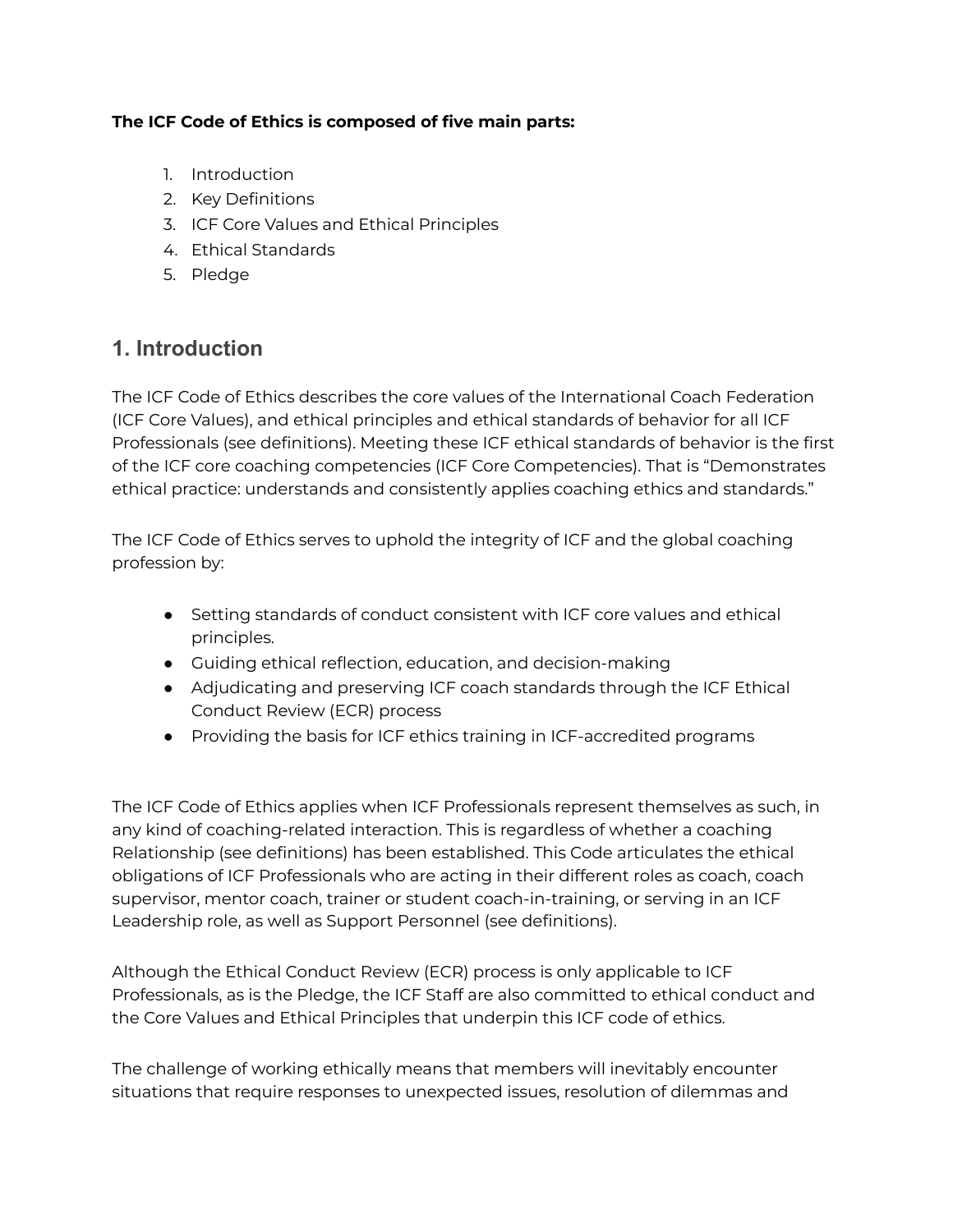solutions to problems. This Code of Ethics is intended to assist those persons subject to the Code by directing them to the variety of ethical factors that may need to be taken into consideration and helping to identify alternative ways of approaching ethical behavior.

ICF Professionals who accept the Code of Ethics strive to be ethical, even when doing so involves making difficult decisions or acting courageously.

## **2. Key Definitions**

- **"Client"**—the individual or team/group being coached, the coach being mentored or supervised, or the coach or the student coach being trained.
- **"Coaching"**—partnering with Clients in a thought-provoking and creative process that inspires them to maximize their personal and professional potential.
- **"Coaching Relationship"**—a relationship that is established by the ICF Professional and the Client(s)/Sponsor(s) under an agreement or a contract that defines the responsibilities and expectations of each party.
- **"Code"**—ICF Code of Ethics
- **"Confidentiality"**—protection of any information obtained around the coaching engagement unless consent to release is given.
- **"Conflict of Interest"**—a situation in which an ICF Professional is involved in multiple interests where serving one interest could work against or be in conflict with another. This could be financial, personal or otherwise.
- **"Equality"**—a situation in which all people experience inclusion, access to resources and opportunity, regardless of their race, ethnicity, national origin, color, gender, sexual orientation, gender identity, age, religion, immigration status, mental or physical disability, and other areas of human difference.
- **"ICF Professional"**—individuals who represent themselves as an ICF Member or ICF Credential-holder, in roles including but not limited to Coach, Coach Supervisor, Mentor Coach, Coach Trainer, and Student of Coaching
- **"ICF Staff"** the ICF support personnel who are contracted by the managing company that provides professional management and administrative services on behalf of ICF.
- **"Internal Coach"** an individual who is employed within an organization and coaches either part-time or full-time the employees of that organization.
- **"Sponsor"**—the entity (including its representatives) paying for and/or arranging or defining the coaching services to be provided.
- **"Support Personnel"**—the people who work for ICF Professionals in support of their Clients.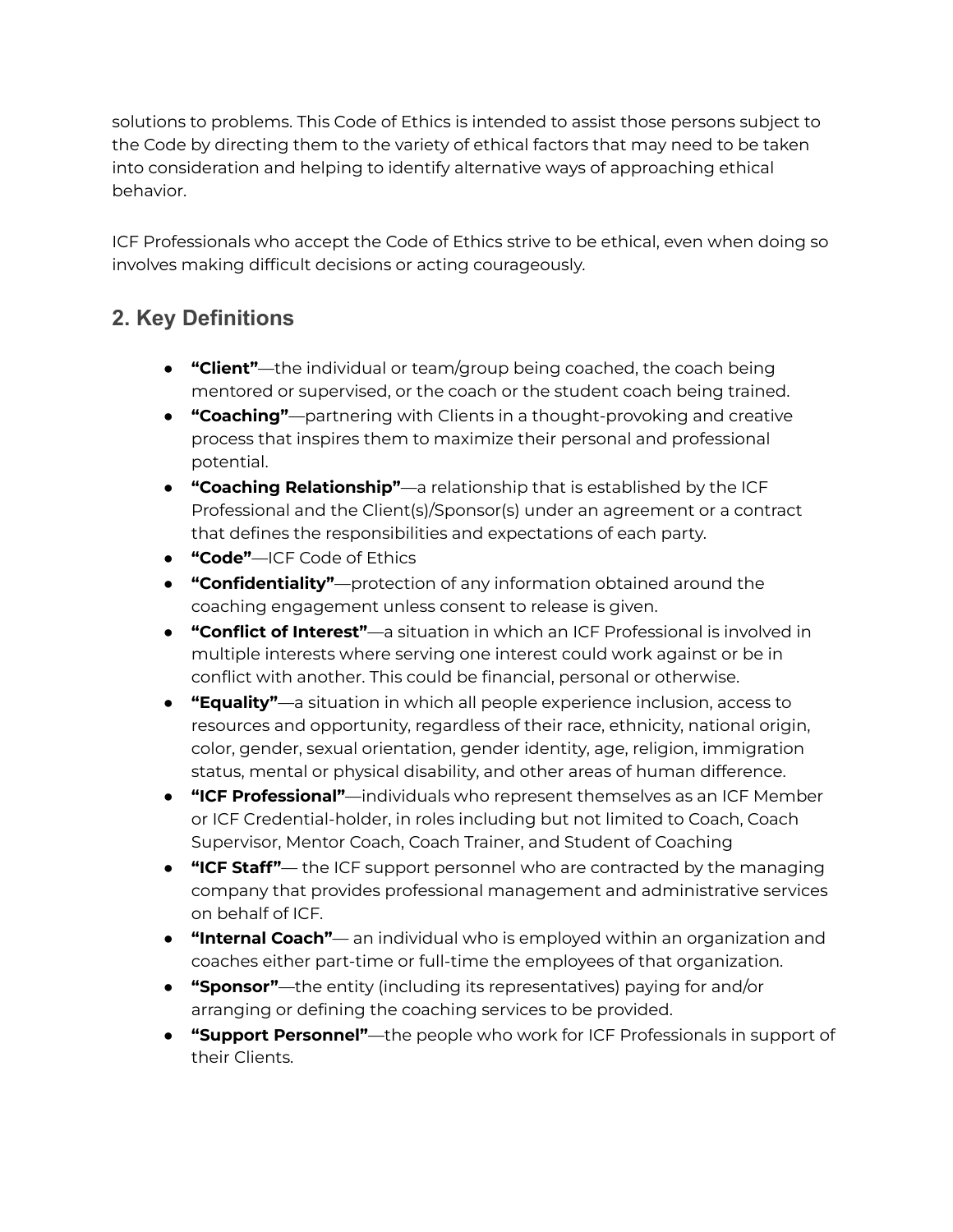**"Systemic equality"**—gender equality, race equality and other forms of equality that are institutionalized in the ethics, core values, policies, structures, and cultures of communities, organizations, nations and society.

### **3. ICF Core Values and Ethical Principles**

The ICF Code of Ethics is based on the ICF Core [Values](https://coachfederation.org/about) and the actions that flow from them. All values are equally important and support one another. These values are aspirational and should be used as a way to understand and interpret the standards. All ICF Professionals are expected to showcase and propagate these Values in all their interactions.

### **4. Ethical Standards**

The following ethical standards are applied to the professional activities of ICF Professionals:

## **Section I—Responsibility to Clients**

As an ICF Professional, I:

1. Explain and ensure that, prior to or at the initial meeting, my coaching Client(s) and Sponsor(s) understand the nature and potential value of coaching, the nature and limits of confidentiality, financial arrangements, and any other terms of the coaching agreement.

2. Create an agreement/contract regarding the roles, responsibilities and rights of all parties involved with my Client(s) and Sponsor(s) prior to the commencement of services.

3. Maintain the strictest levels of confidentiality with all parties as agreed upon. I am aware of and agree to comply with all applicable laws that pertain to personal data and communications.

4. Have a clear understanding about how information is exchanged among all parties involved during all coaching interactions.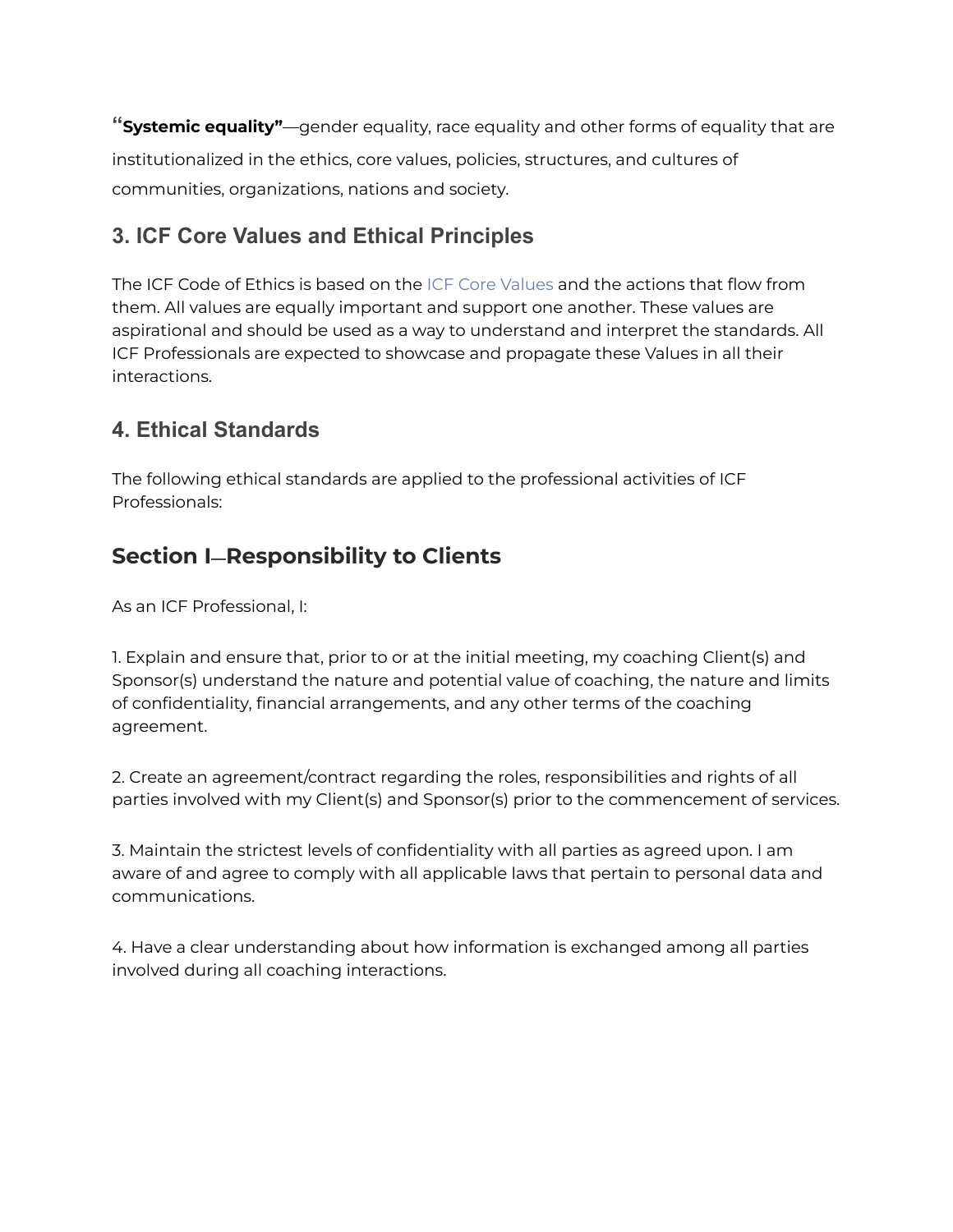5. Have a clear understanding with both Clients and Sponsors or interested parties about the conditions under which information will not be kept confidential (e.g., illegal activity, if required by law, pursuant to valid court order or subpoena; imminent or likely risk of danger to self or to others; etc.). Where I reasonably believe one of the above circumstances is applicable, I may need to inform appropriate authorities.

6. When working as an Internal Coach, manage conflicts of interest or potential conflicts of interest with my coaching Clients and Sponsor(s) through coaching agreement(s) and ongoing dialogue. This should include addressing organizational roles, responsibilities, relationships, records, confidentiality and other reporting requirements.

7. Maintain, store and dispose of any records, including electronic files and communications, created during my professional interactions in a manner that promotes confidentiality, security and privacy and complies with any applicable laws and agreements. Furthermore, I seek to make proper use of emerging and growing technological developments that are being used in coaching services (technology-assisted coaching services) and be aware how various ethical standards apply to them.

8. Remain alert to indications that there might be a shift in the value received from the coaching relationship. If so, make a change in the relationship or encourage the Client(s)/Sponsor(s) to seek another coach, seek another professional or use a different resource.

9. Respect all parties' right to terminate the coaching relationship at any point for any reason during the coaching process subject to the provisions of the agreement.

10. Am sensitive to the implications of having multiple contracts and relationships with the same Client(s) and Sponsor(s) at the same time in order to avoid conflict of interest situations.

11. Am aware of and actively manage any power or status difference between the Client and me that may be caused by cultural, relational, psychological or contextual issues.

12. Disclose to my Clients the potential receipt of compensation, and other benefits I may receive for referring my Clients to third parties.

13. Assure consistent quality of coaching regardless of the amount or form of agreed compensation in any relationship.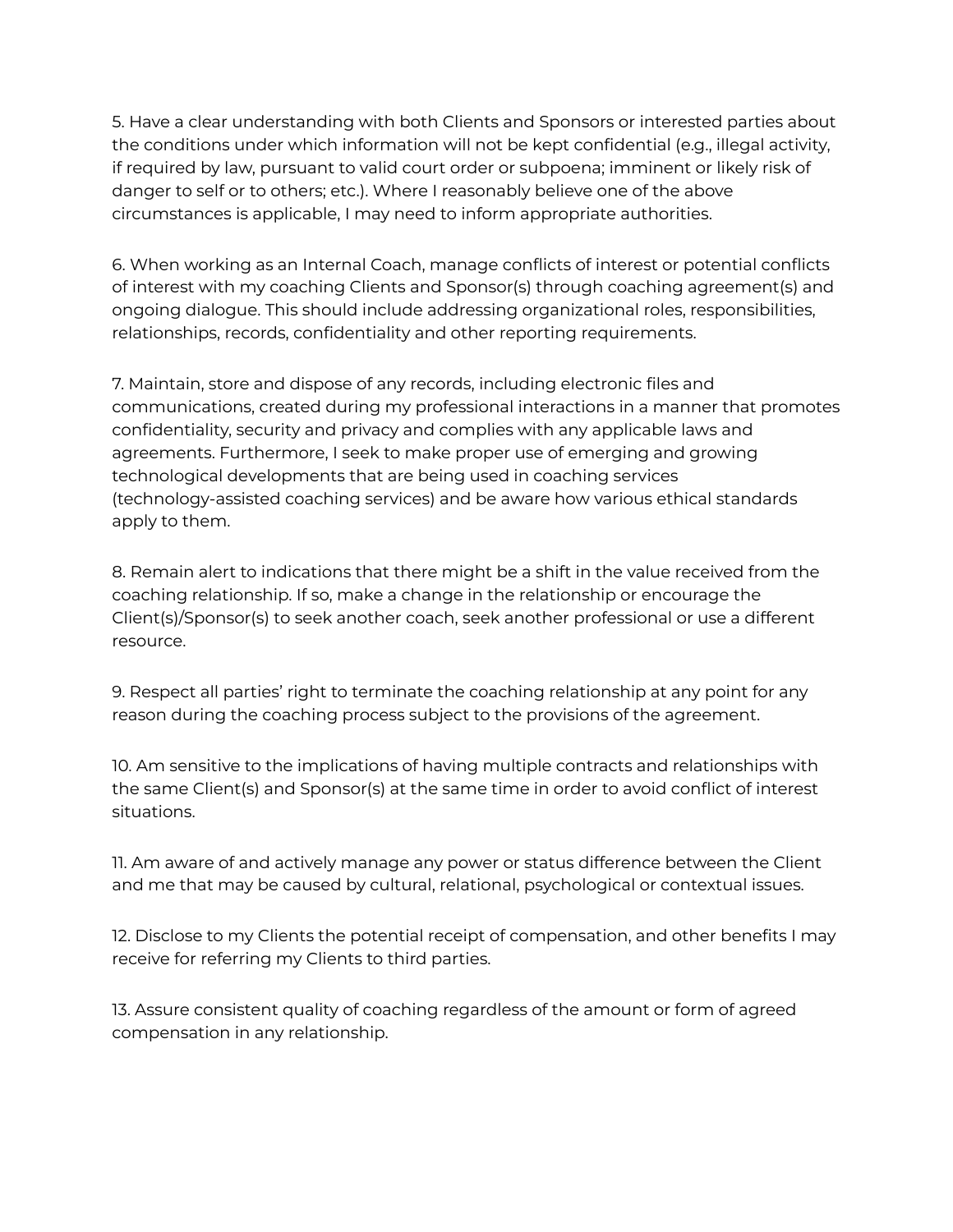## **Section II—Responsibility to Practice and Performance**

As an ICF Professional, I:

14. Adhere to the ICF Code of Ethics in all my interactions. When I become aware of a possible breach of the Code by myself or I recognize unethical behavior in another ICF Professional, I respectfully raise the matter with those involved. If this does not resolve the matter, I refer it to a formal authority (e.g., ICF Global) for resolution.

15. Require adherence to the ICF Code of Ethics by all Support Personnel.

16. Commit to excellence through continued personal, professional and ethical development.

17. Recognize my personal limitations or circumstances that may impair, conflict with or interfere with my coaching performance or my professional coaching relationships. I will reach out for support to determine the action to be taken and, if necessary, promptly seek relevant professional guidance. This may include suspending or terminating my coaching relationship(s).

18. Resolve any conflict of interest or potential conflict of interest by working through the issue with relevant parties, seeking professional assistance, or suspending temporarily or ending the professional relationship.

19. Maintain the privacy of ICF Members and use the ICF Member contact information (email addresses, telephone numbers, and so on) only as authorized by ICF or the ICF Member.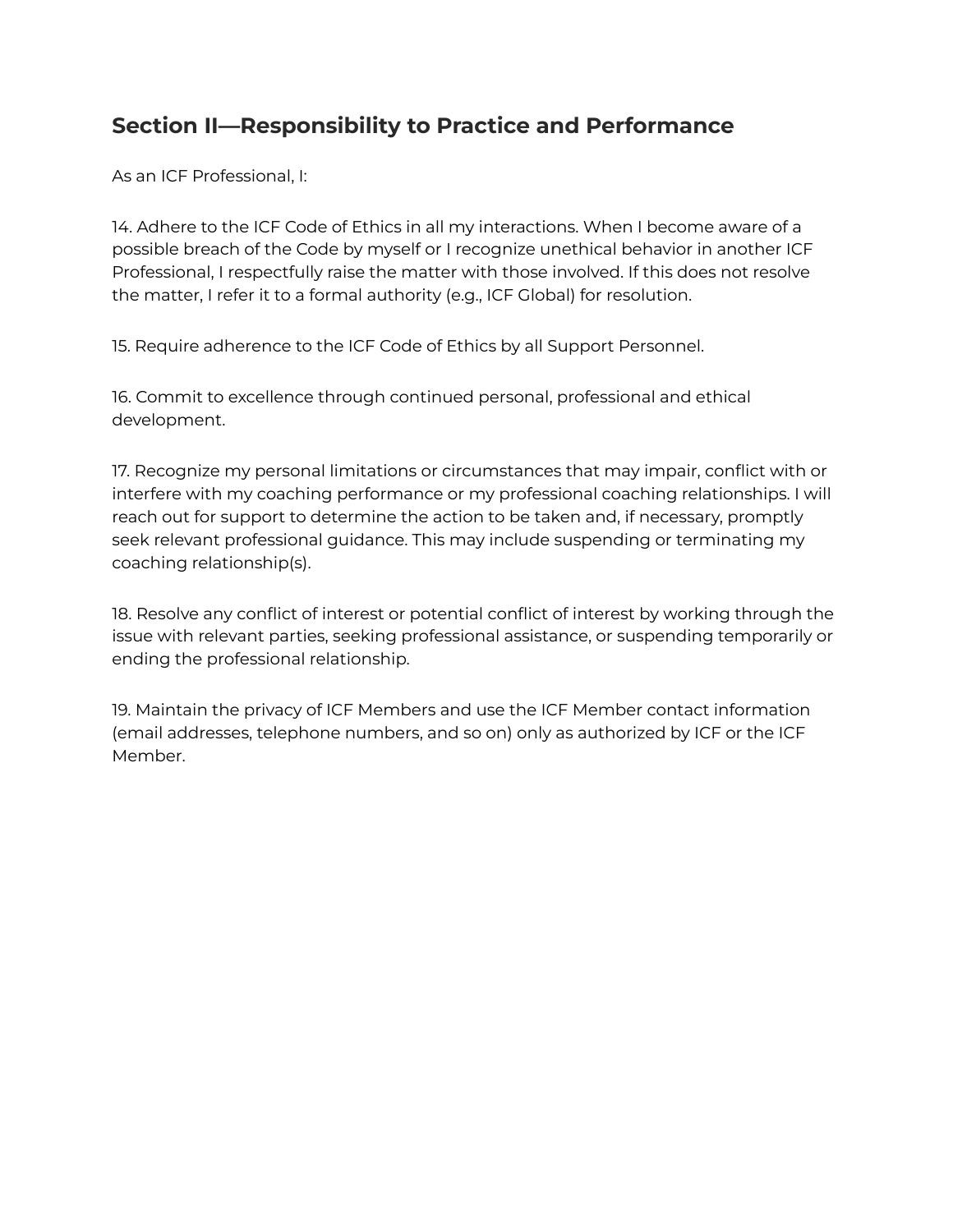## **Section III—Responsibility to Professionalism**

As an ICF Professional, I:

20. Identify accurately my coaching qualifications, my level of coaching competency, expertise, experience, training, certifications and ICF Credentials.

21. Make verbal and written statements that are true and accurate about what I offer as an ICF Professional, what is offered by ICF, the coaching profession, and the potential value of coaching.

22. Communicate and create awareness with those who need to be informed of the ethical responsibilities established by this Code.

23. Hold responsibility for being aware of and setting clear, appropriate and culturally sensitive boundaries that govern interactions, physical or otherwise.

24. Do not participate in any sexual or romantic engagement with Client(s) or Sponsor(s). I will be ever mindful of the level of intimacy appropriate for the relationship. I take the appropriate action to address the issue or cancel the coaching engagement.

# **Section IV—Responsibility to Society**

As an ICF Professional, I:

25. Avoid discrimination by maintaining fairness and equality in all activities and operations, while respecting local rules and cultural practices. This includes, but is not limited to, discrimination on the basis of age, race, gender expression, ethnicity, sexual orientation, religion, national origin, disability or military status.

26. Recognize and honor the contributions and intellectual property of others, only claiming ownership of my own material. I understand that a breach of this standard may subject me to legal remedy by a third party.

27. Am honest and work within recognized scientific standards, applicable subject guidelines and boundaries of my competence when conducting and reporting research.

28. Am aware of my and my clients' impact on society. I adhere to the philosophy of "doing good," versus "avoiding bad."